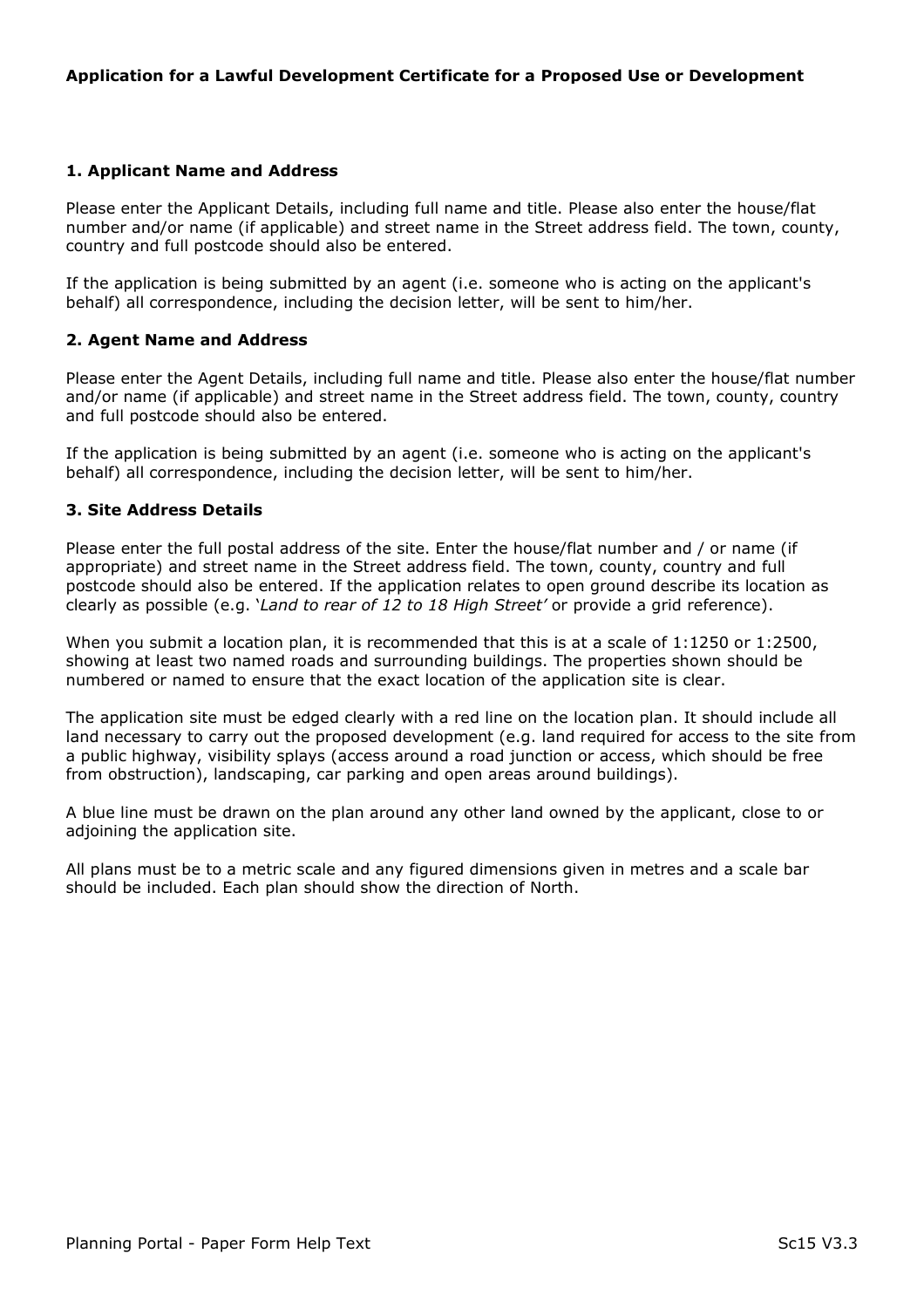# 4. Pre-application Advice

The local authority may be able to offer (possibly for a fee) pre-application discussions before a formal application is submitted in order to guide applicants through the process. This can minimise delays later in processing the application.

Pre-application discussions can also help you and the planning authority identify areas of concern about your proposed development so that you can give consideration to amending your proposal before the application is submitted. The advice and guidance given to you at the pre-application stage is given in good faith. However, it does not guarantee or supply a definitive undertaking as to whether your proposal is likely to be acceptable.

If you have received pre-application advice from the planning service please indicate the reference/date of any correspondence or discussion and the name of the officer. If you do not know these details then please state 'Unknown'.

This will assist the Council in dealing with your application as quickly as possible.

### 5. Lawful development Certificate – Interest in Land

Please specify the applicant's interest in the land. An Owner is the freeholder of the site and anyone who has a leasehold interest with at least seven years unexpired.

## 6. Council Employee/Member

You must declare whether the applicant or agent is a member of the council's staff, an elected member of the Council or related to a member of staff or elected member of the Council.

Serving elected members or planning officers who submit their own planning applications should play no part in their determination and such applications should be determined by the planning committee rather than by planning officers under delegated powers.

For the purposes of this question, 'related to' means related, by birth or otherwise, closely enough that a fair-minded and informed observer, having considered the facts, would conclude that there was a real possibility of bias on the part of the decision-maker in the local planning authority.

# 7. Grounds for Application

You must explain in your own words why you consider a Lawful Development Certificate should be granted. The evidence necessary to prove your entitlement to a certificate will depend on what is applied for, but you should always remember that for the emphasis is on the applicant to convince the local authority that a certificate should be issued. Therefore, the evidence submitted should be clear and convincing.

It is important that you state the relevant Use Class (if any) of any development deemed lawful. The Use Classes of the Town and Country Planning (Use Classes) Order 1987 (as amended) can be found at:

http://www.planningportal.gov.uk/england/genpub/en/1011888237913.html

### 8. Description of Proposal

If the proposal consists of, or includes, carrying out building or other operations, please give a detailed description of all such operations and attach such plans or drawings as are necessary to show their precise nature. (In the case of a proposed building, the plans should indicate its precise siting and exact dimensions.)

### 9. Planning Application Requirements & Local Level Requirements

There are two levels of requirements, national and local: